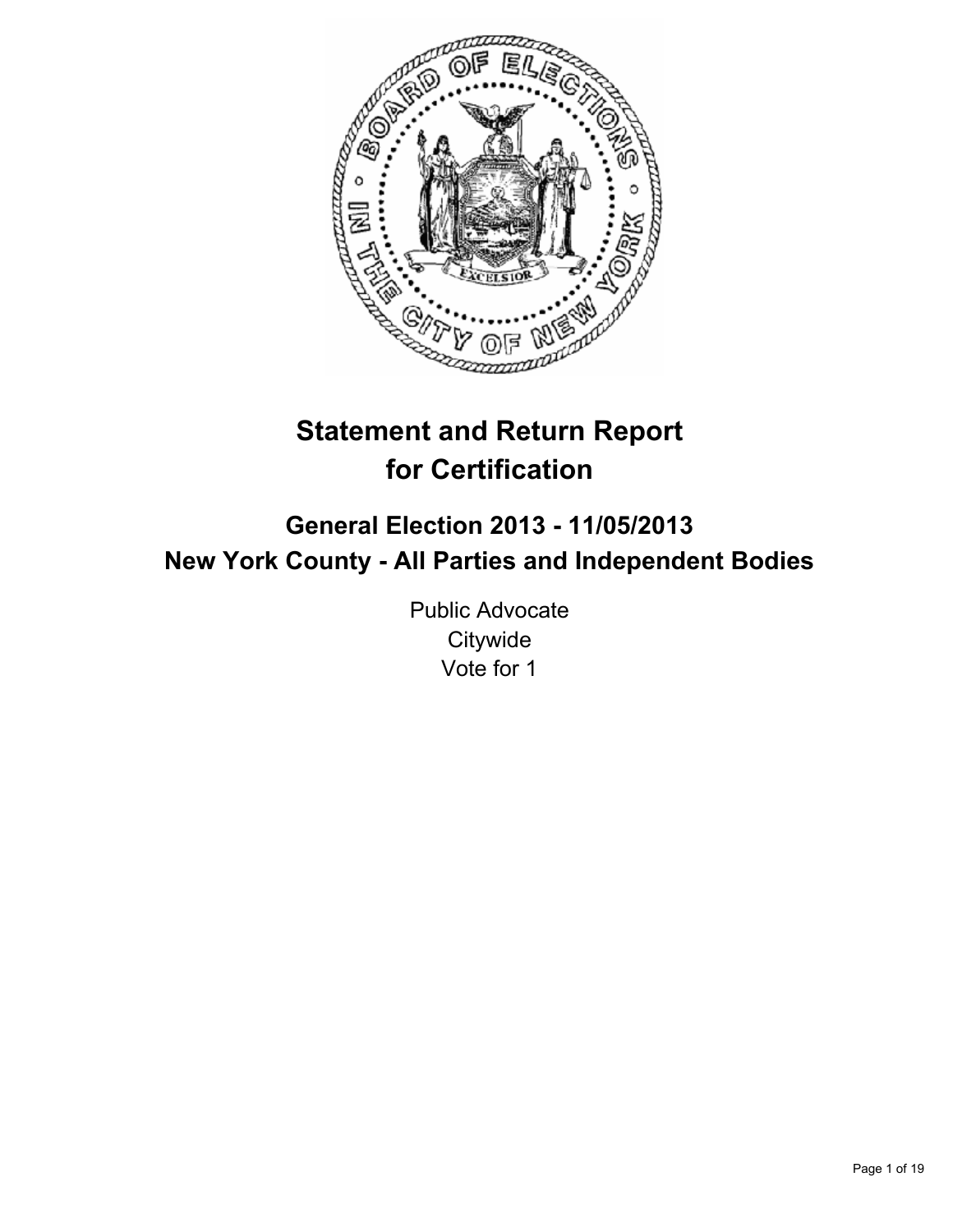

| PUBLIC COUNTER                                           | 16,552 |
|----------------------------------------------------------|--------|
| <b>EMERGENCY</b>                                         | 0      |
| ABSENTEE/MILITARY                                        | 329    |
| <b>FEDERAL</b>                                           | 0      |
| SPECIAL PRESIDENTIAL                                     | 0      |
| AFFIDAVIT                                                | 190    |
| <b>Total Ballots</b>                                     | 17,071 |
| Less - Inapplicable Federal/Special Presidential Ballots | 0      |
| <b>Total Applicable Ballots</b>                          | 17,071 |
| LETITIA JAMES (DEMOCRATIC)                               | 10,916 |
| ROBERT MARESCA (CONSERVATIVE)                            | 1,402  |
| LETITIA JAMES (WORKING FAMILIES)                         | 895    |
| <b>JAMES LANE (GREEN)</b>                                | 368    |
| ALEX MERCED (LIBERTARIAN)                                | 261    |
| DEBORAH O. LIATOS (SOCIALIST WORKER)                     | 91     |
| MOLLENA G. FABRICANT (STUDENTS FIRST)                    | 38     |
| <b>IRENE ESTRADA (WAR VETERANS)</b>                      | 47     |
| MICHAEL K. LLOYD (FREEDOM)                               | 32     |
| CARLA Y BROWN (WRITE-IN)                                 | 1      |
| DANIEL SQUADRON (WRITE-IN)                               | 27     |
| DAVID YASSKY (WRITE-IN)                                  | 1      |
| ELIZABETH WARREN (WRITE-IN)                              | 1      |
| FELIX FUSCO (WRITE-IN)                                   | 1      |
| JANE SOLOMON (WRITE-IN)                                  | 2      |
| MICHAEL HALPERT (WRITE-IN)                               | 1      |
| REX RYAN (WRITE-IN)                                      | 2      |
| RON R. MILLER (WRITE-IN)                                 | 1      |
| ROSANO SCOTTO (WRITE-IN)                                 | 1      |
| SAL FRAGNISSI (WRITE-IN)                                 | 1      |
| SCHWADRON (WRITE-IN)                                     | 1      |
| THADDEUS JERIMIAH MACKWORTH (WRITE-IN)                   | 1      |
| UNATTRIBUTABLE WRITE-IN (WRITE-IN)                       | 15     |
| <b>Total Votes</b>                                       | 14,106 |
| Unrecorded                                               | 2,965  |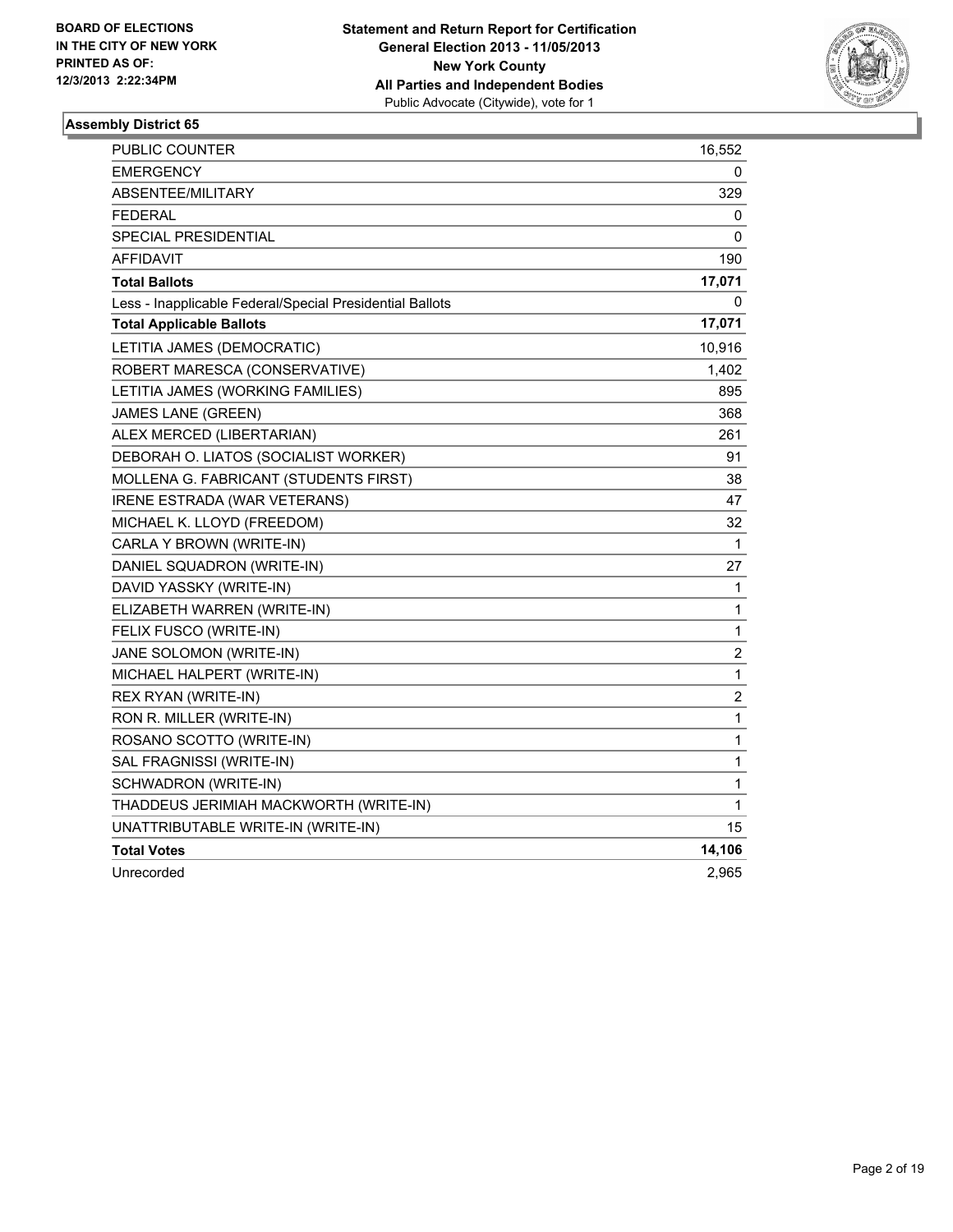

| <b>PUBLIC COUNTER</b>                                    | 22,232 |
|----------------------------------------------------------|--------|
| <b>EMERGENCY</b>                                         | 1      |
| <b>ABSENTEE/MILITARY</b>                                 | 737    |
| <b>FEDERAL</b>                                           | 0      |
| <b>SPECIAL PRESIDENTIAL</b>                              | 0      |
| <b>AFFIDAVIT</b>                                         | 236    |
| <b>Total Ballots</b>                                     | 23,206 |
| Less - Inapplicable Federal/Special Presidential Ballots | 0      |
| <b>Total Applicable Ballots</b>                          | 23,206 |
| LETITIA JAMES (DEMOCRATIC)                               | 15,455 |
| ROBERT MARESCA (CONSERVATIVE)                            | 2,021  |
| LETITIA JAMES (WORKING FAMILIES)                         | 2,114  |
| JAMES LANE (GREEN)                                       | 725    |
| ALEX MERCED (LIBERTARIAN)                                | 444    |
| DEBORAH O. LIATOS (SOCIALIST WORKER)                     | 116    |
| MOLLENA G. FABRICANT (STUDENTS FIRST)                    | 55     |
| IRENE ESTRADA (WAR VETERANS)                             | 53     |
| MICHAEL K. LLOYD (FREEDOM)                               | 33     |
| ALAN KEYES (WRITE-IN)                                    | 1      |
| AMTRA BAREKIS (WRITE-IN)                                 | 1      |
| ANDREW JUNER (WRITE-IN)                                  | 1      |
| D PETRILLO (WRITE-IN)                                    | 1      |
| DANIEL MCCARTHY (WRITE-IN)                               | 1      |
| DANIEL SQUADRON (WRITE-IN)                               | 31     |
| DAVID SQUADON (WRITE-IN)                                 | 1      |
| ELLEN JAFFE (WRITE-IN)                                   | 1      |
| HILLARY CLINTON (WRITE-IN)                               | 1      |
| RAMSEY CLARK (WRITE-IN)                                  | 1      |
| RESHMA SAUJANI (WRITE-IN)                                | 1      |
| SAL GOVERNARA (WRITE-IN)                                 | 1      |
| TYERLL L. JAINER-BLAND (WRITE-IN)                        | 1      |
| TYRRELL L. JOIGER-ELLAND (WRITE-IN)                      | 1      |
| UNATTRIBUTABLE WRITE-IN (WRITE-IN)                       | 12     |
| <b>Total Votes</b>                                       | 21,072 |
| Unrecorded                                               | 2,134  |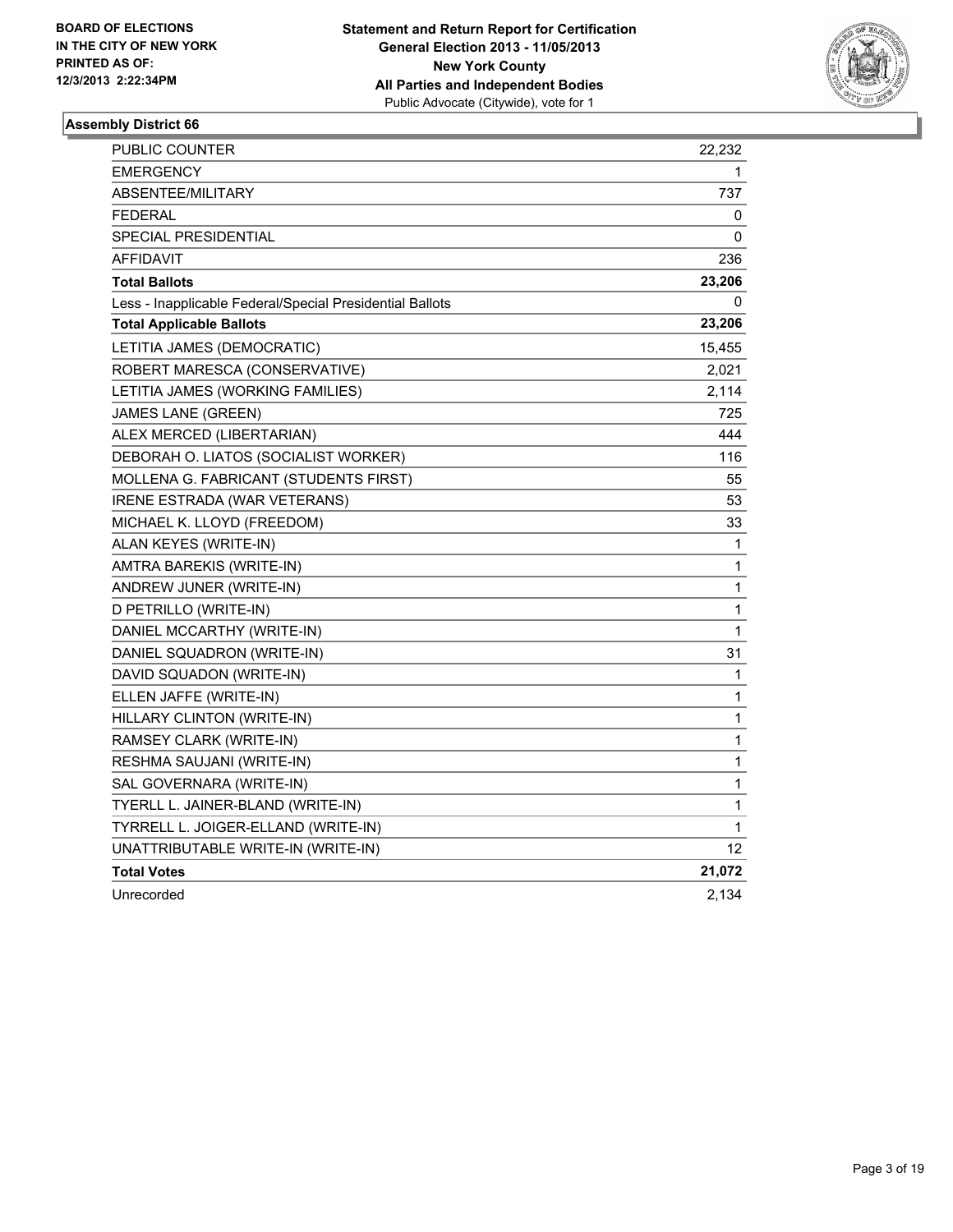

| <b>PUBLIC COUNTER</b>                                    | 27,496                  |
|----------------------------------------------------------|-------------------------|
| <b>EMERGENCY</b>                                         | 0                       |
| ABSENTEE/MILITARY                                        | 917                     |
| <b>FEDERAL</b>                                           | 0                       |
| SPECIAL PRESIDENTIAL                                     | 0                       |
| <b>AFFIDAVIT</b>                                         | 277                     |
| <b>Total Ballots</b>                                     | 28,690                  |
| Less - Inapplicable Federal/Special Presidential Ballots | 0                       |
| <b>Total Applicable Ballots</b>                          | 28,690                  |
| LETITIA JAMES (DEMOCRATIC)                               | 19,009                  |
| ROBERT MARESCA (CONSERVATIVE)                            | 3,026                   |
| LETITIA JAMES (WORKING FAMILIES)                         | 1,528                   |
| <b>JAMES LANE (GREEN)</b>                                | 797                     |
| ALEX MERCED (LIBERTARIAN)                                | 502                     |
| DEBORAH O. LIATOS (SOCIALIST WORKER)                     | 142                     |
| MOLLENA G. FABRICANT (STUDENTS FIRST)                    | 64                      |
| IRENE ESTRADA (WAR VETERANS)                             | 91                      |
| MICHAEL K. LLOYD (FREEDOM)                               | 50                      |
| ANDREW M. KLUGER (WRITE-IN)                              | 1                       |
| ANDY MANOFF (WRITE-IN)                                   | 1                       |
| BETHANY JENKINS (WRITE-IN)                               | $\overline{\mathbf{c}}$ |
| CHRISTINE QUINN (WRITE-IN)                               | 2                       |
| CONTESSA NYREE (WRITE-IN)                                | 1                       |
| DANIEL SQUADRON (WRITE-IN)                               | 51                      |
| DANILE SQAUDRON (WRITE-IN)                               | 1                       |
| EDWARD WIPPER (WRITE-IN)                                 | 1                       |
| ERIC GIOIA (WRITE-IN)                                    | 1                       |
| GERSON BORRERO (WRITE-IN)                                | 1                       |
| INVY ASHA (WRITE-IN)                                     | 1                       |
| JAMES SQUADRON (WRITE-IN)                                | 1                       |
| JOYNER ELAND (WRITE-IN)                                  | 1                       |
| KAREN GARGAMELLI (WRITE-IN)                              | $\mathbf{1}$            |
| LEWIS BLACK (WRITE-IN)                                   | 1                       |
| MERYL GORDON (WRITE-IN)                                  | 2                       |
| MICHAEL A. HALEM (WRITE-IN)                              | $\mathbf{1}$            |
| MICHAEL BLOOMBERG (WRITE-IN)                             | 3                       |
| NORMAN SIEGEL (WRITE-IN)                                 | 3                       |
| PHILIP KARMYK (WRITE-IN)                                 | $\mathbf{1}$            |
| RESHMA SAUJANI (WRITE-IN)                                | 2                       |
| ROBERT SELLERS (WRITE-IN)                                | 1                       |
| SAM ROSEN (WRITE-IN)                                     | $\mathbf{1}$            |
| UNATTRIBUTABLE WRITE-IN (WRITE-IN)                       | 17                      |
| WARREN WILHELM (WRITE-IN)                                | 1                       |
| WILLIAM PURDY (WRITE-IN)                                 | 1                       |
| <b>Total Votes</b>                                       | 25,309                  |
| Unrecorded                                               | 3,381                   |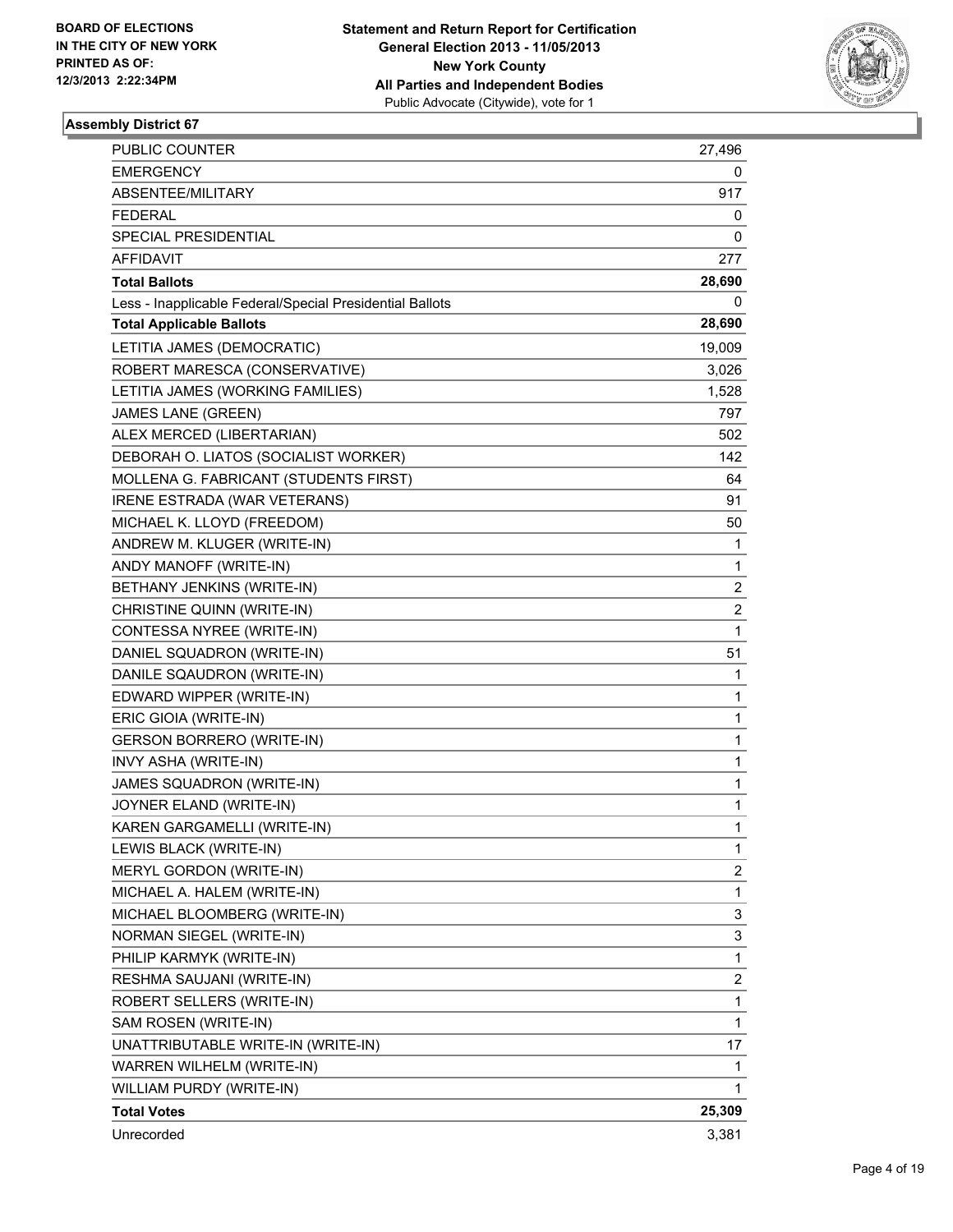

| <b>PUBLIC COUNTER</b>                                    | 17,450       |
|----------------------------------------------------------|--------------|
| <b>EMERGENCY</b>                                         | 0            |
| ABSENTEE/MILITARY                                        | 400          |
| <b>FEDERAL</b>                                           | 0            |
| <b>SPECIAL PRESIDENTIAL</b>                              | $\mathbf{0}$ |
| <b>AFFIDAVIT</b>                                         | 268          |
| <b>Total Ballots</b>                                     | 18,118       |
| Less - Inapplicable Federal/Special Presidential Ballots | 0            |
| <b>Total Applicable Ballots</b>                          | 18,118       |
| LETITIA JAMES (DEMOCRATIC)                               | 14,306       |
| ROBERT MARESCA (CONSERVATIVE)                            | 784          |
| LETITIA JAMES (WORKING FAMILIES)                         | 633          |
| <b>JAMES LANE (GREEN)</b>                                | 228          |
| ALEX MERCED (LIBERTARIAN)                                | 154          |
| DEBORAH O. LIATOS (SOCIALIST WORKER)                     | 58           |
| MOLLENA G. FABRICANT (STUDENTS FIRST)                    | 28           |
| IRENE ESTRADA (WAR VETERANS)                             | 67           |
| MICHAEL K. LLOYD (FREEDOM)                               | 39           |
| <b>BROOKES ROGERS (WRITE-IN)</b>                         | 1            |
| DANIEL SQUADRON (WRITE-IN)                               | 5            |
| ELIOT SPITZER (WRITE-IN)                                 | 1            |
| JOHN TEST (WRITE-IN)                                     | 1            |
| MATT MORAN (WRITE-IN)                                    | 1            |
| UNATTRIBUTABLE WRITE-IN (WRITE-IN)                       | 3            |
| <b>Total Votes</b>                                       | 16,309       |
| Unrecorded                                               | 1,809        |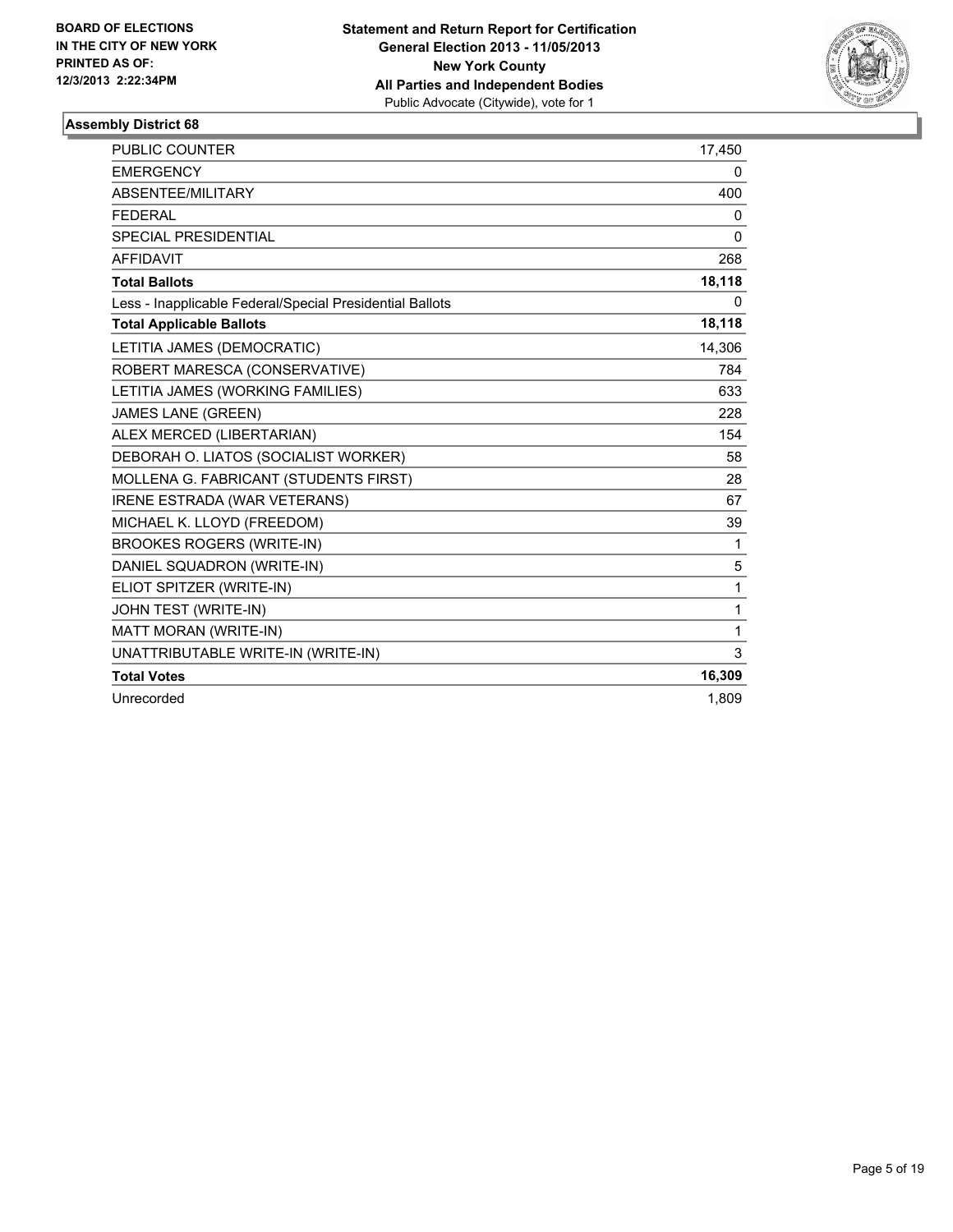

| <b>PUBLIC COUNTER</b>                                    | 28,005       |
|----------------------------------------------------------|--------------|
| EMERGENCY                                                | 58           |
| ABSENTEE/MILITARY                                        | 910          |
| <b>FEDERAL</b>                                           | 0            |
| SPECIAL PRESIDENTIAL                                     | 0            |
| <b>AFFIDAVIT</b>                                         | 323          |
| <b>Total Ballots</b>                                     | 29,296       |
| Less - Inapplicable Federal/Special Presidential Ballots | 0            |
| <b>Total Applicable Ballots</b>                          | 29,296       |
| LETITIA JAMES (DEMOCRATIC)                               | 21,112       |
| ROBERT MARESCA (CONSERVATIVE)                            | 1,651        |
| LETITIA JAMES (WORKING FAMILIES)                         | 2,480        |
| <b>JAMES LANE (GREEN)</b>                                | 739          |
| ALEX MERCED (LIBERTARIAN)                                | 322          |
| DEBORAH O. LIATOS (SOCIALIST WORKER)                     | 125          |
| MOLLENA G. FABRICANT (STUDENTS FIRST)                    | 78           |
| IRENE ESTRADA (WAR VETERANS)                             | 64           |
| MICHAEL K. LLOYD (FREEDOM)                               | 34           |
| BOB CENEDELLER (WRITE-IN)                                | 1            |
| <b>BOB LEONARD (WRITE-IN)</b>                            | 1            |
| CHRISTINE QUINN (WRITE-IN)                               | 1            |
| DANIEL JQAFFRON (WRITE-IN)                               | 1            |
| DANIEL SQUADRON (WRITE-IN)                               | 31           |
| DONNA LICBERAIN (WRITE-IN)                               | 1            |
| DOUG TATLET (WRITE-IN)                                   | 1            |
| HILLARY CLINTON (WRITE-IN)                               | 1            |
| JAMES SQUADRON (WRITE-IN)                                | 1            |
| JIMMY DE LEON (WRITE-IN)                                 | 1            |
| JOHN CATSIMATIDIS (WRITE-IN)                             | 1            |
| JOHN SHROPSHIRE (WRITE-IN)                               | 1            |
| JOHN TEST (WRITE-IN)                                     | 1            |
| JON SNOW (WRITE-IN)                                      | $\mathbf{1}$ |
| MARK LEVINE (WRITE-IN)                                   | 1            |
| MATT HOWARD (WRITE-IN)                                   | 1            |
| MICHAEL HURLE (WRITE-IN)                                 | 1            |
| RESHMA SAUJANI (WRITE-IN)                                | 1            |
| ROBERT BRILL (WRITE-IN)                                  | 1            |
| SAMUEL WIENER (WRITE-IN)                                 | 1            |
| SHELEY FISSE (WRITE-IN)                                  | 1            |
| TYRELL L JOINER-EILAND (WRITE-IN)                        | 1            |
| UNATTRIBUTABLE WRITE-IN (WRITE-IN)                       | 14           |
| <b>Total Votes</b>                                       | 26,671       |
| Unrecorded                                               | 2,625        |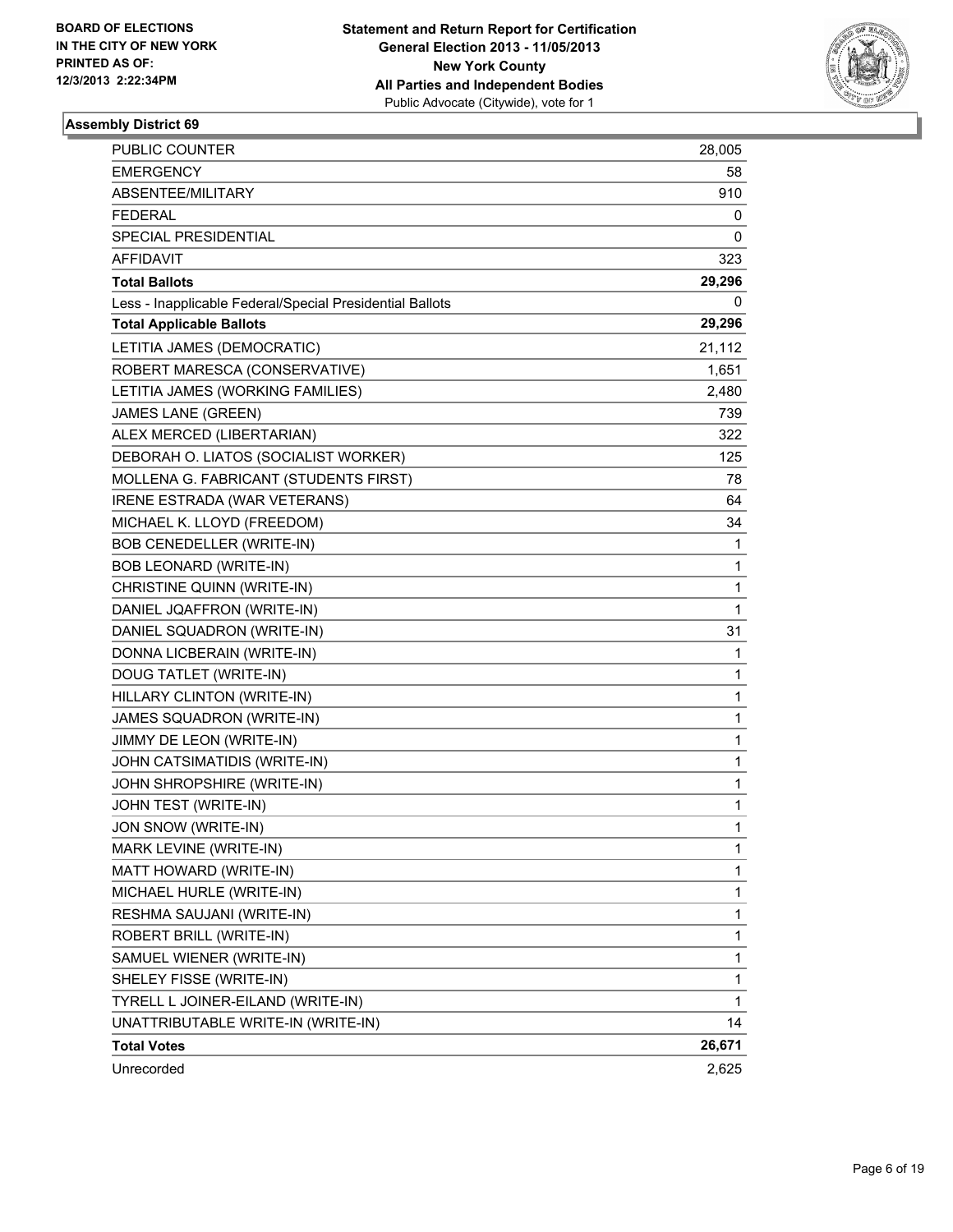

| <b>PUBLIC COUNTER</b>                                    | 21,374       |
|----------------------------------------------------------|--------------|
| <b>EMERGENCY</b>                                         | 6            |
| ABSENTEE/MILITARY                                        | 621          |
| <b>FEDERAL</b>                                           | 0            |
| <b>SPECIAL PRESIDENTIAL</b>                              | 0            |
| <b>AFFIDAVIT</b>                                         | 329          |
| <b>Total Ballots</b>                                     | 22,330       |
| Less - Inapplicable Federal/Special Presidential Ballots | 0            |
| <b>Total Applicable Ballots</b>                          | 22,330       |
| LETITIA JAMES (DEMOCRATIC)                               | 19,267       |
| ROBERT MARESCA (CONSERVATIVE)                            | 296          |
| LETITIA JAMES (WORKING FAMILIES)                         | 995          |
| <b>JAMES LANE (GREEN)</b>                                | 217          |
| ALEX MERCED (LIBERTARIAN)                                | 113          |
| DEBORAH O. LIATOS (SOCIALIST WORKER)                     | 65           |
| MOLLENA G. FABRICANT (STUDENTS FIRST)                    | 37           |
| IRENE ESTRADA (WAR VETERANS)                             | 44           |
| MICHAEL K. LLOYD (FREEDOM)                               | 36           |
| DANIEL SQUADRON (WRITE-IN)                               | 9            |
| DAVID SQUNDON (WRITE-IN)                                 | 1            |
| JOHN E MOORE (WRITE-IN)                                  | 1            |
| LUIS TEJADA (WRITE-IN)                                   | 3            |
| MARLOS E SOLER (WRITE-IN)                                | $\mathbf{1}$ |
| PHILI SHCAP (WRITE-IN)                                   | 1            |
| TOM PITT (WRITE-IN)                                      | 2            |
| TURRELL JOINER-ELAND (WRITE-IN)                          | 1            |
| UNATTRIBUTABLE WRITE-IN (WRITE-IN)                       | 10           |
| <b>Total Votes</b>                                       | 21,099       |
| Unrecorded                                               | 1.231        |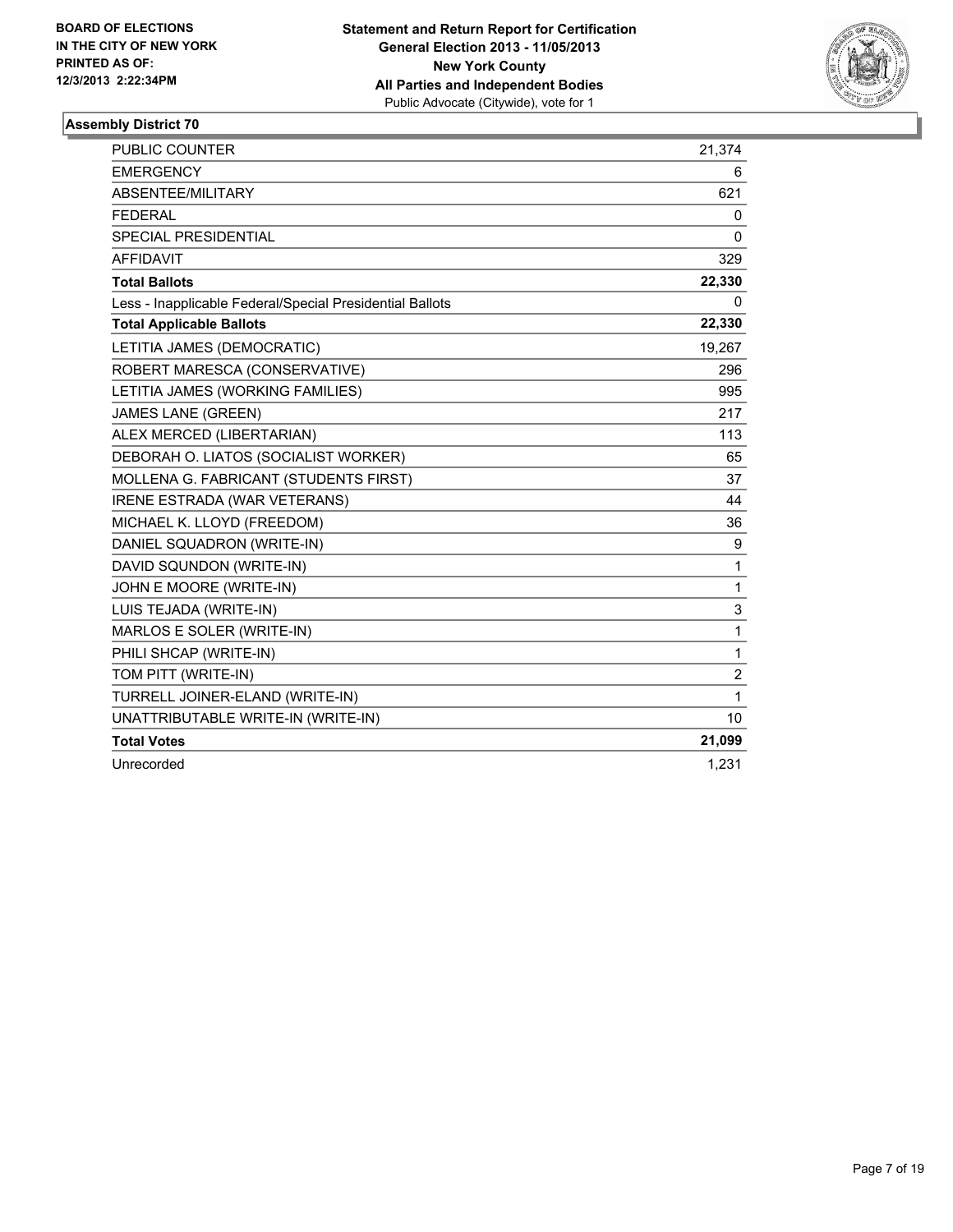

| <b>PUBLIC COUNTER</b>                                    | 20,420       |
|----------------------------------------------------------|--------------|
| <b>EMERGENCY</b>                                         | 0            |
| ABSENTEE/MILITARY                                        | 494          |
| <b>FEDERAL</b>                                           | 0            |
| <b>SPECIAL PRESIDENTIAL</b>                              | $\Omega$     |
| <b>AFFIDAVIT</b>                                         | 275          |
| <b>Total Ballots</b>                                     | 21,189       |
| Less - Inapplicable Federal/Special Presidential Ballots | 0            |
| <b>Total Applicable Ballots</b>                          | 21,189       |
| LETITIA JAMES (DEMOCRATIC)                               | 16,966       |
| ROBERT MARESCA (CONSERVATIVE)                            | 527          |
| LETITIA JAMES (WORKING FAMILIES)                         | 1,157        |
| <b>JAMES LANE (GREEN)</b>                                | 289          |
| ALEX MERCED (LIBERTARIAN)                                | 131          |
| DEBORAH O. LIATOS (SOCIALIST WORKER)                     | 86           |
| MOLLENA G. FABRICANT (STUDENTS FIRST)                    | 41           |
| IRENE ESTRADA (WAR VETERANS)                             | 66           |
| MICHAEL K. LLOYD (FREEDOM)                               | 36           |
| DANIEL SQUADRON (WRITE-IN)                               | 8            |
| JOHN TEST (WRITE-IN)                                     | $\mathbf{1}$ |
| LUIS TEJADA (WRITE-IN)                                   | 1            |
| MICHAEL MCNEIL (WRITE-IN)                                | $\mathbf{1}$ |
| MUMIA ABU JAMAL (WRITE-IN)                               | 1            |
| NEER ASHERIE (WRITE-IN)                                  | 1            |
| UNATTRIBUTABLE WRITE-IN (WRITE-IN)                       | 8            |
| <b>Total Votes</b>                                       | 19,320       |
| Unrecorded                                               | 1.869        |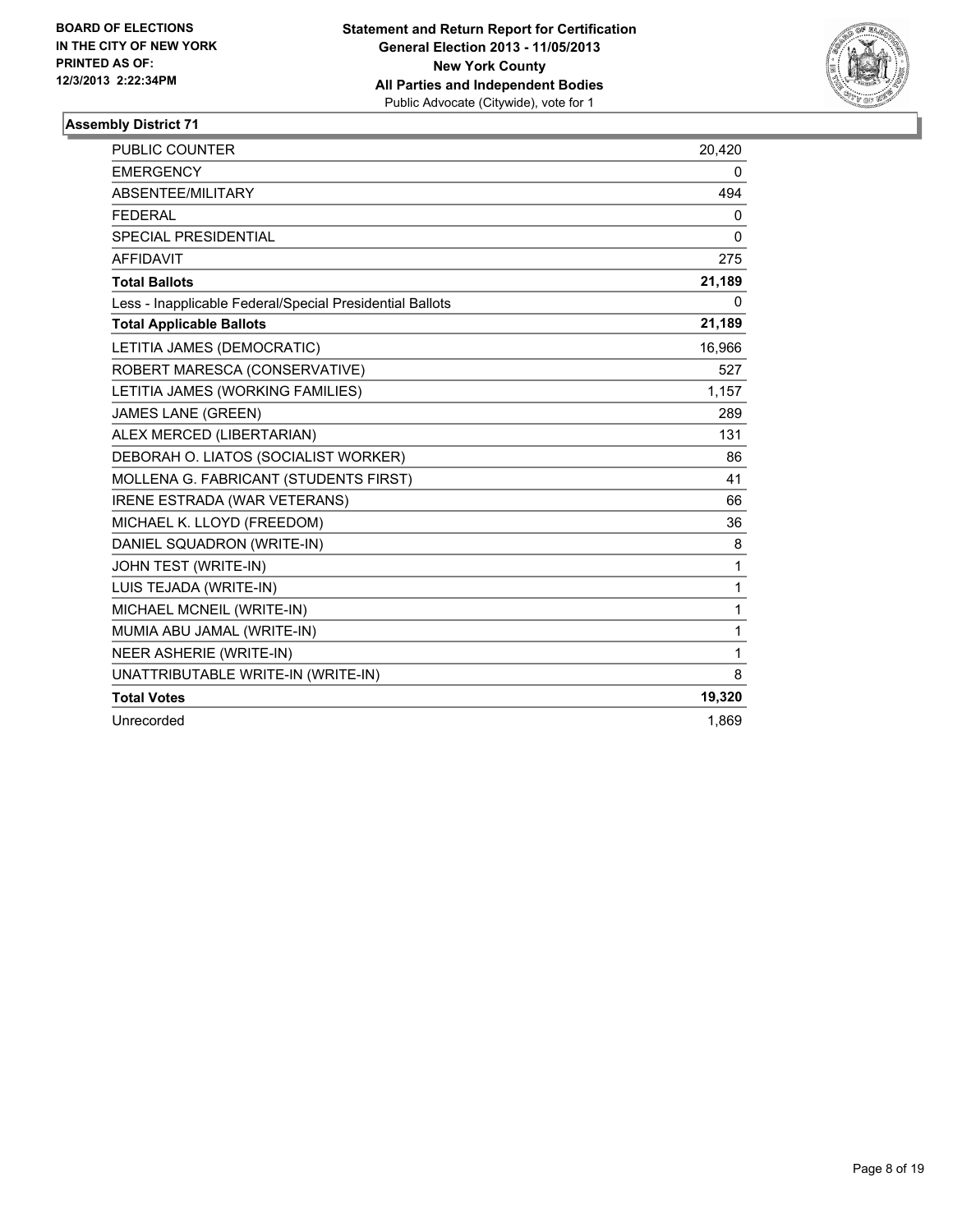

| PUBLIC COUNTER                                           | 16,145 |
|----------------------------------------------------------|--------|
| <b>EMERGENCY</b>                                         | 0      |
| ABSENTEE/MILITARY                                        | 228    |
| <b>FEDERAL</b>                                           | 0      |
| <b>SPECIAL PRESIDENTIAL</b>                              | 0      |
| <b>AFFIDAVIT</b>                                         | 251    |
| <b>Total Ballots</b>                                     | 16,624 |
| Less - Inapplicable Federal/Special Presidential Ballots | 0      |
| <b>Total Applicable Ballots</b>                          | 16,624 |
| LETITIA JAMES (DEMOCRATIC)                               | 12,620 |
| ROBERT MARESCA (CONSERVATIVE)                            | 506    |
| LETITIA JAMES (WORKING FAMILIES)                         | 799    |
| <b>JAMES LANE (GREEN)</b>                                | 230    |
| ALEX MERCED (LIBERTARIAN)                                | 154    |
| DEBORAH O. LIATOS (SOCIALIST WORKER)                     | 95     |
| MOLLENA G. FABRICANT (STUDENTS FIRST)                    | 32     |
| <b>IRENE ESTRADA (WAR VETERANS)</b>                      | 81     |
| MICHAEL K. LLOYD (FREEDOM)                               | 19     |
| CHAD HOPKEVTZ (WRITE-IN)                                 | 1      |
| DANIEL SQUADRON (WRITE-IN)                               | 11     |
| DAVID PATTERSON (WRITE-IN)                               | 1      |
| MARK LEVINE (WRITE-IN)                                   | 1      |
| UNATTRIBUTABLE WRITE-IN (WRITE-IN)                       | 8      |
| <b>Total Votes</b>                                       | 14,558 |
| Unrecorded                                               | 2.066  |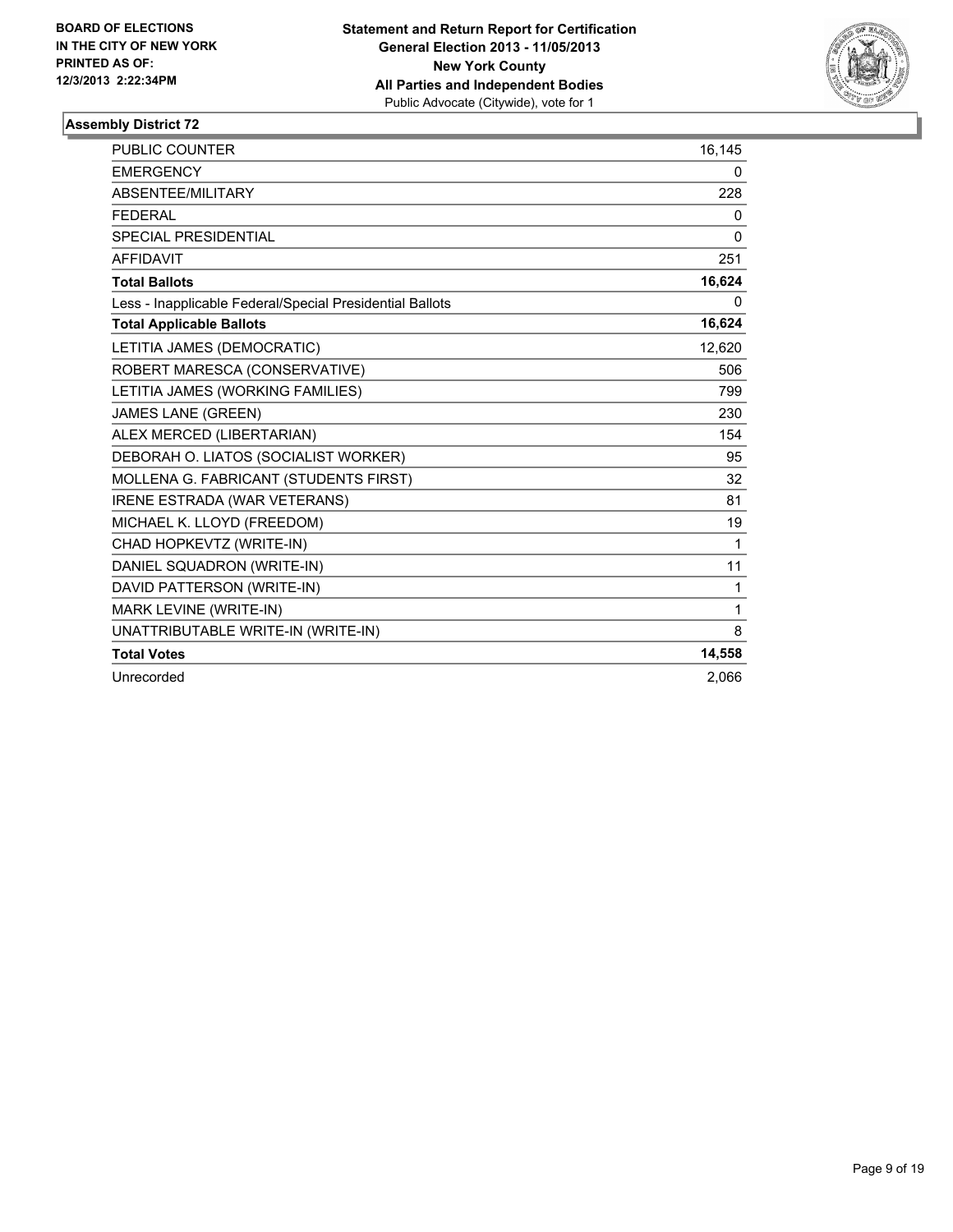

| PUBLIC COUNTER                                           | 26,162      |
|----------------------------------------------------------|-------------|
| <b>EMERGENCY</b>                                         | 0           |
| ABSENTEE/MILITARY                                        | 1,188       |
| <b>FEDERAL</b>                                           | 0           |
| SPECIAL PRESIDENTIAL                                     | 0           |
| AFFIDAVIT                                                | 284         |
| <b>Total Ballots</b>                                     | 27,634      |
| Less - Inapplicable Federal/Special Presidential Ballots | 0           |
| <b>Total Applicable Ballots</b>                          | 27,634      |
| LETITIA JAMES (DEMOCRATIC)                               | 14,824      |
| ROBERT MARESCA (CONSERVATIVE)                            | 5,452       |
| LETITIA JAMES (WORKING FAMILIES)                         | 739         |
| <b>JAMES LANE (GREEN)</b>                                | 638         |
| ALEX MERCED (LIBERTARIAN)                                | 622         |
| DEBORAH O. LIATOS (SOCIALIST WORKER)                     | 149         |
| MOLLENA G. FABRICANT (STUDENTS FIRST)                    | 78          |
| IRENE ESTRADA (WAR VETERANS)                             | 84          |
| MICHAEL K. LLOYD (FREEDOM)                               | 41          |
| ALEX KO ROSS (WRITE-IN)                                  | 1           |
| ALEX PELLEGRINO (WRITE-IN)                               | 1           |
| <b>ASHLEY ABERG (WRITE-IN)</b>                           | 1           |
| DANIEL SQUADRON (WRITE-IN)                               | 22          |
| DANIEL SQUARON (WRITE-IN)                                | 1           |
| DAVID SQUADRON (WRITE-IN)                                | 3           |
| ELANA BOZN (WRITE-IN)                                    | 1           |
| ERIC D. COSTELLO (WRITE-IN)                              | 1           |
| ERIKA NADDELL (WRITE-IN)                                 | 1           |
| JACOB DOCTOROFF (WRITE-IN)                               | 1           |
| JACOB TILOVE (WRITE-IN)                                  | 1           |
| JOHN LIU (WRITE-IN)                                      | $\mathbf 1$ |
| MICHAEL BLOOMBERG (WRITE-IN)                             | 2           |
| MIKE BLOOMBERG (WRITE-IN)                                | 1           |
| MITCHELL TENZER (WRITE-IN)                               | 1           |
| SEYMOUR HEADLEY (WRITE-IN)                               | 1           |
| TYRA GOIGFILAND (WRITE-IN)                               | 1           |
| TYRELL L. JOINER-EILAND (WRITE-IN)                       | 1           |
| UNATTRIBUTABLE WRITE-IN (WRITE-IN)                       | 8           |
| <b>Total Votes</b>                                       | 22,677      |
| Unrecorded                                               | 4,957       |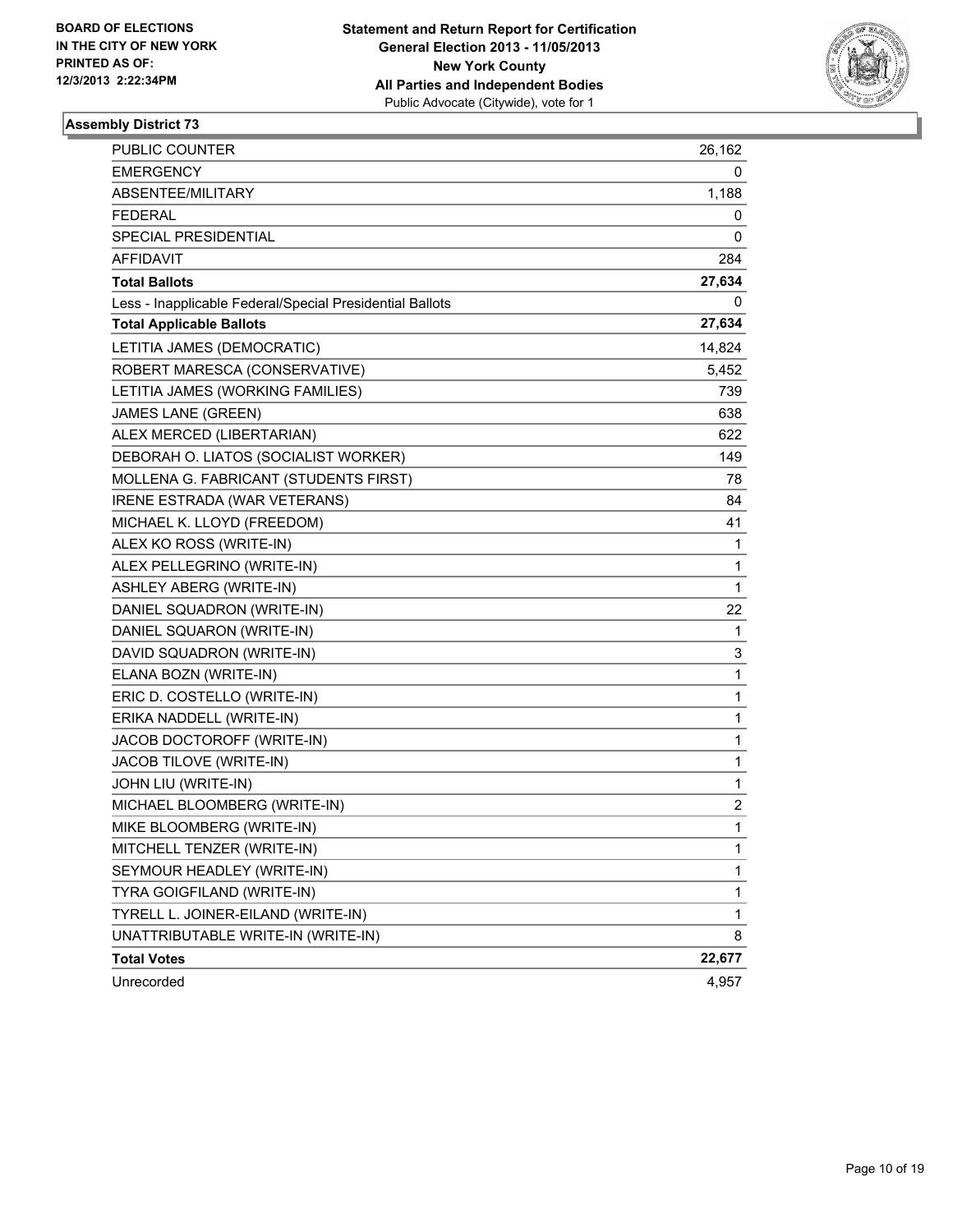

| PUBLIC COUNTER                                           | 21,291       |
|----------------------------------------------------------|--------------|
| <b>EMERGENCY</b>                                         | 429          |
| ABSENTEE/MILITARY                                        | 614          |
| <b>FEDERAL</b>                                           | 0            |
| SPECIAL PRESIDENTIAL                                     | 0            |
| AFFIDAVIT                                                | 190          |
| <b>Total Ballots</b>                                     | 22,524       |
| Less - Inapplicable Federal/Special Presidential Ballots | 0            |
| <b>Total Applicable Ballots</b>                          | 22,524       |
| LETITIA JAMES (DEMOCRATIC)                               | 15,111       |
| ROBERT MARESCA (CONSERVATIVE)                            | 2,154        |
| LETITIA JAMES (WORKING FAMILIES)                         | 1,500        |
| <b>JAMES LANE (GREEN)</b>                                | 589          |
| ALEX MERCED (LIBERTARIAN)                                | 341          |
| DEBORAH O. LIATOS (SOCIALIST WORKER)                     | 122          |
| MOLLENA G. FABRICANT (STUDENTS FIRST)                    | 41           |
| IRENE ESTRADA (WAR VETERANS)                             | 97           |
| MICHAEL K. LLOYD (FREEDOM)                               | 28           |
| ALONZO LOVZ (WRITE-IN)                                   | 1            |
| CAROLINA LEON SAAVEVRA (WRITE-IN)                        | 1            |
| CAROLYN CONORSOY (WRITE-IN)                              | 1            |
| DAN SOLONA (WRITE-IN)                                    | 1            |
| DANIEL SQUADRON (WRITE-IN)                               | 22           |
| EMILY B. HAVER (WRITE-IN)                                | 1            |
| ERIC ECHENNER (WRITE-IN)                                 | 1            |
| ERIKA LAPEN (WRITE-IN)                                   | 1            |
| JOHN EILAND (WRITE-IN)                                   | 1            |
| JOHN SMITH (WRITE-IN)                                    | 2            |
| MARGRETTE CHAN (WRITE-IN)                                | 2            |
| MARY ARETS CHIN (WRITE-IN)                               | 1            |
| NATHANIEL BOTUME (WRITE-IN)                              | 2            |
| PETER HUDSON (WRITE-IN)                                  | $\mathbf{1}$ |
| STEVE BERTIN (WRITE-IN)                                  | 1            |
| TREVER RISTOW (WRITE-IN)                                 | 1            |
| TYRELL L. JOINER-EILAND (WRITE-IN)                       | 1            |
| UNATTRIBUTABLE WRITE-IN (WRITE-IN)                       | 4            |
| <b>Total Votes</b>                                       | 20,028       |
| Unrecorded                                               | 2,496        |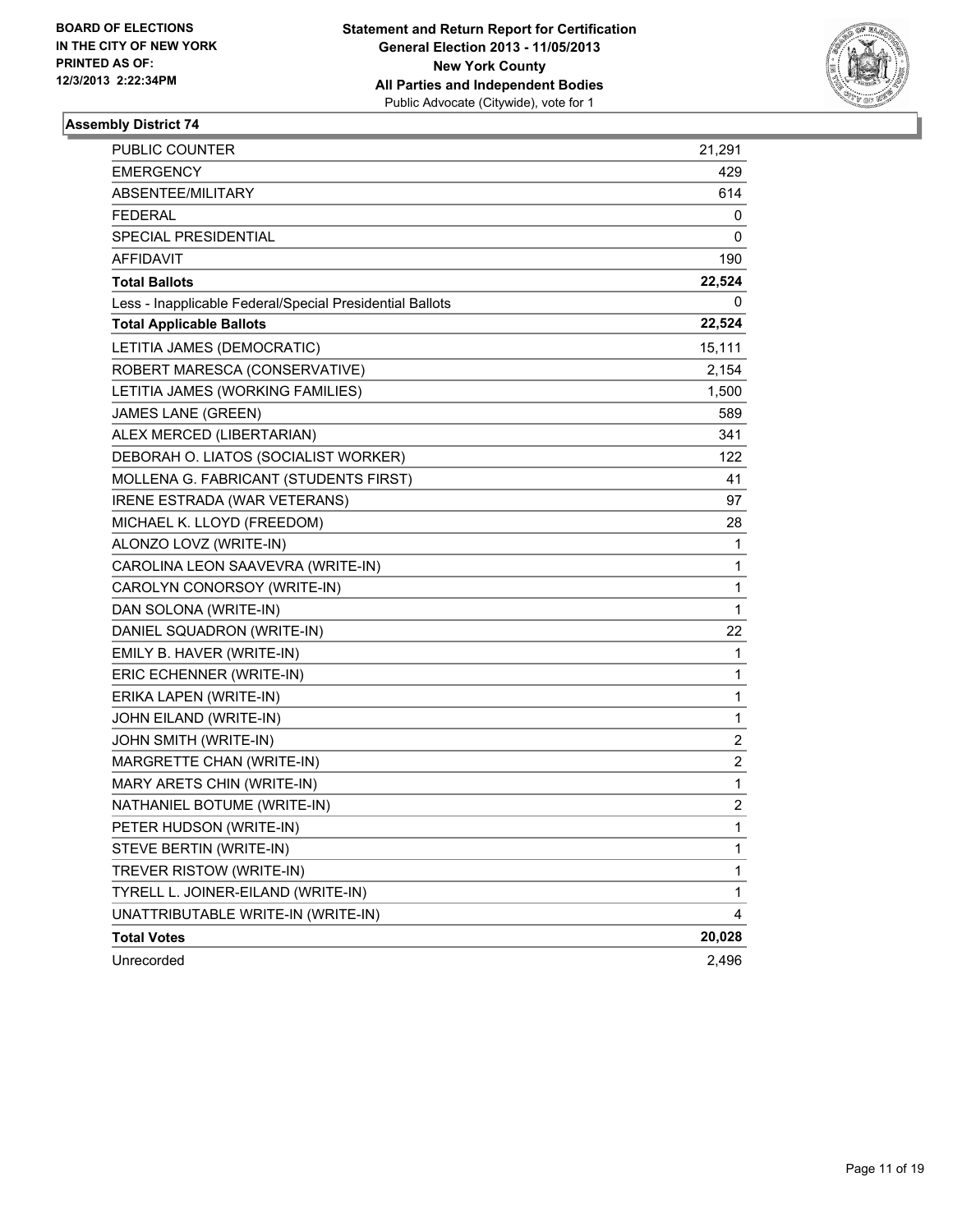

| PUBLIC COUNTER                                           | 21,536 |
|----------------------------------------------------------|--------|
| <b>EMERGENCY</b>                                         | 0      |
| ABSENTEE/MILITARY                                        | 712    |
| FEDERAL                                                  | 0      |
| SPECIAL PRESIDENTIAL                                     | 0      |
| AFFIDAVIT                                                | 248    |
| <b>Total Ballots</b>                                     | 22,496 |
| Less - Inapplicable Federal/Special Presidential Ballots | 0      |
| <b>Total Applicable Ballots</b>                          | 22,496 |
| LETITIA JAMES (DEMOCRATIC)                               | 15,299 |
| ROBERT MARESCA (CONSERVATIVE)                            | 1,962  |
| LETITIA JAMES (WORKING FAMILIES)                         | 1,535  |
| <b>JAMES LANE (GREEN)</b>                                | 598    |
| ALEX MERCED (LIBERTARIAN)                                | 414    |
| DEBORAH O. LIATOS (SOCIALIST WORKER)                     | 112    |
| MOLLENA G. FABRICANT (STUDENTS FIRST)                    | 50     |
| <b>IRENE ESTRADA (WAR VETERANS)</b>                      | 59     |
| MICHAEL K. LLOYD (FREEDOM)                               | 33     |
| ALBERT LEWITINN (WRITE-IN)                               | 1      |
| ALEXANDRA PEMERA RTZ (WRITE-IN)                          | 1      |
| BARBARA RAAB (WRITE-IN)                                  | 1      |
| BENJAMIN CREED (WRITE-IN)                                | 1      |
| BERNARD R. BLOCK (WRITE-IN)                              | 1      |
| CHRISTINE QUINN (WRITE-IN)                               | 1      |
| DANIEL SQUADRON (WRITE-IN)                               | 26     |
| DAVID ROGERS (WRITE-IN)                                  | 1      |
| JACOB T. LOVE (WRITE-IN)                                 | 1      |
| <b>JOSE VERA (WRITE-IN)</b>                              | 1      |
| <b>JOSH KAUFMAN (WRITE-IN)</b>                           | 1      |
| JOSHUA SIDEROWITZ (WRITE-IN)                             | 1      |
| MEGAN MURPHY (WRITE-IN)                                  | 1      |
| MICHAEL LEWYN (WRITE-IN)                                 | 1      |
| ROB TARELL (WRITE-IN)                                    | 1      |
| TISH JAMES (WRITE-IN)                                    | 1      |
| TYRELL SOHEN-EITAND (WRITE-IN)                           | 1      |
| TYRRELL L. LOINER EILAND (WRITE-IN)                      | 1      |
| UNATTRIBUTABLE WRITE-IN (WRITE-IN)                       | 8      |
| <b>Total Votes</b>                                       | 20,113 |
| Unrecorded                                               | 2,383  |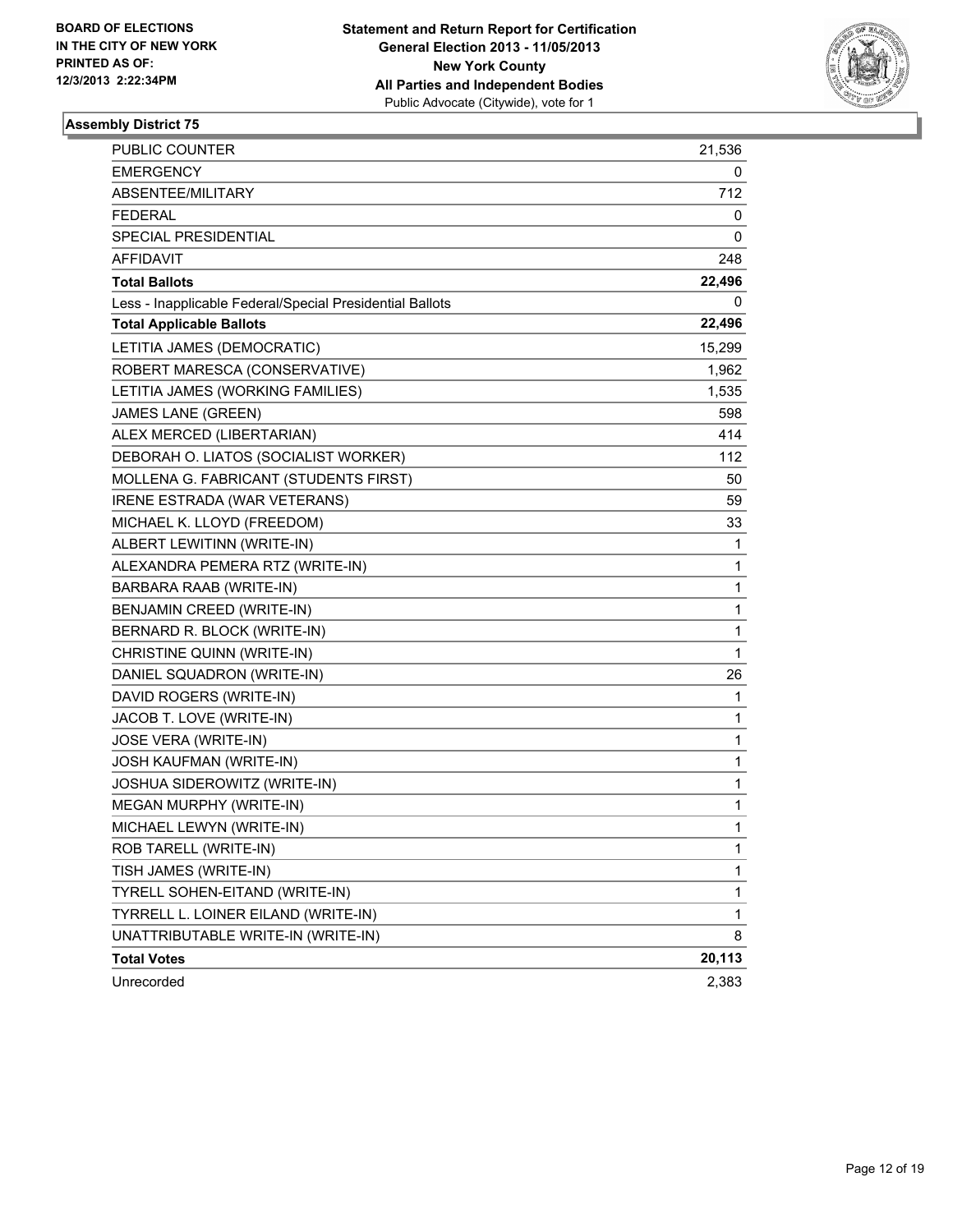

| <b>PUBLIC COUNTER</b>                                    | 25,170       |
|----------------------------------------------------------|--------------|
| <b>EMERGENCY</b>                                         | 1            |
| ABSENTEE/MILITARY                                        | 843          |
| <b>FEDERAL</b>                                           | 0            |
| SPECIAL PRESIDENTIAL                                     | 0            |
| <b>AFFIDAVIT</b>                                         | 282          |
| <b>Total Ballots</b>                                     | 26,296       |
| Less - Inapplicable Federal/Special Presidential Ballots | 0            |
| <b>Total Applicable Ballots</b>                          | 26,296       |
| LETITIA JAMES (DEMOCRATIC)                               | 15,149       |
| ROBERT MARESCA (CONSERVATIVE)                            | 4,610        |
| LETITIA JAMES (WORKING FAMILIES)                         | 852          |
| JAMES LANE (GREEN)                                       | 654          |
| ALEX MERCED (LIBERTARIAN)                                | 566          |
| DEBORAH O. LIATOS (SOCIALIST WORKER)                     | 122          |
| MOLLENA G. FABRICANT (STUDENTS FIRST)                    | 110          |
| IRENE ESTRADA (WAR VETERANS)                             | 79           |
| MICHAEL K. LLOYD (FREEDOM)                               | 50           |
| ALEX ZABLOCKI (WRITE-IN)                                 | 1            |
| ALEXANDER VON DE (WRITE-IN)                              | 1            |
| ANDREW FRISHIE (WRITE-IN)                                | 1            |
| ASHOC CHANDRA (WRITE-IN)                                 | 1            |
| <b>ASSATA SHAKUR (WRITE-IN)</b>                          | 1            |
| CATHY CARRERO (WRITE-IN)                                 | 1            |
| CATHY GUERIRO (WRITE-IN)                                 | 1            |
| CATHY GUERRIRO (WRITE-IN)                                | $\mathbf{1}$ |
| DANIEL SQUADRON (WRITE-IN)                               | 30           |
| DANIEL SQUARDON (WRITE-IN)                               | 1            |
| DOUG KOHN (WRITE-IN)                                     | 1            |
| <b>GEORGE MCDONALD (WRITE-IN)</b>                        | $\mathbf{1}$ |
| HOWARD KRULEWITZ (WRITE-IN)                              | 1            |
| HOWARD SKEN (WRITE-IN)                                   | 1            |
| IRA KRULIK (WRITE-IN)                                    | 1            |
| JAMES KAPSALIS (WRITE-IN)                                | 1            |
| <b>JESSICA LAPPIN (WRITE-IN)</b>                         | 1            |
| <b>JOE LHOTA (WRITE-IN)</b>                              | 1            |
| KELLY NIMMD GUGNTHGR (WRITE-IN)                          | 1            |
| KEN MOLTNER (WRITE-IN)                                   | 1            |
| LARRY JACOBS (WRITE-IN)                                  | 1            |
| LEOPOLD PIERSON (WRITE-IN)                               | 2            |
| <b>MARK GREEN (WRITE-IN)</b>                             | 1            |
| MARTIN DELA ROSA (WRITE-IN)                              | 1            |
| MICHAEL BLOOMBERG (WRITE-IN)                             | 1            |
| MICHAEL FANDAL (WRITE-IN)                                | 1            |
| MICHAEL ZUMBLASKAS (WRITE-IN)                            | 2            |
| MILAN KELLNER (WRITE-IN)                                 | 1            |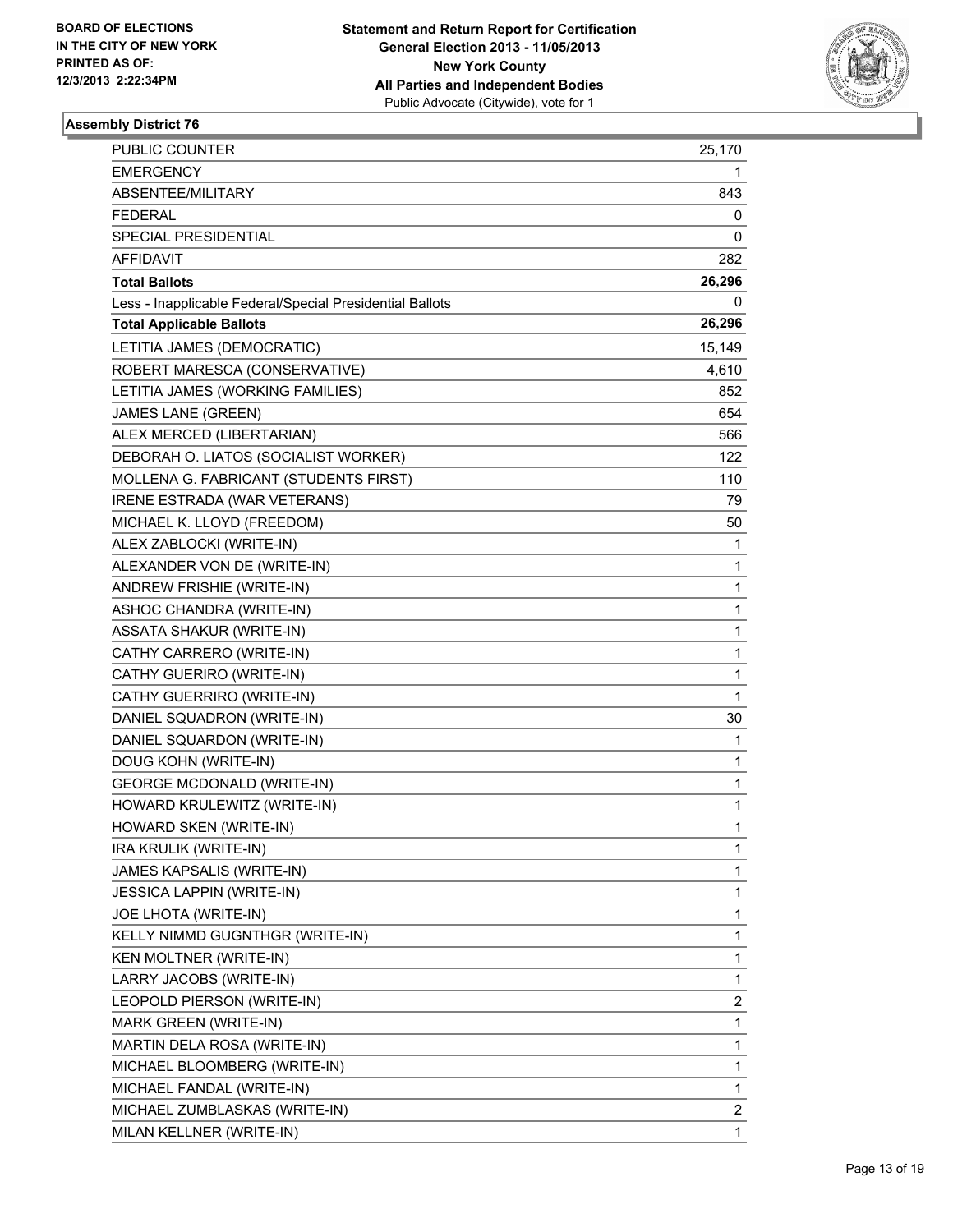

| PAMELA C ROLLO (WRITE-IN)          |        |
|------------------------------------|--------|
| ROB MORGAN (WRITE-IN)              |        |
| SUZANNE EDEN (WRITE-IN)            |        |
| TYRELL L JOINER ELLAND (WRITE-IN)  |        |
| TYRRELL L JOINER-EILAND (WRITE-IN) |        |
| UNATTRIBUTABLE WRITE-IN (WRITE-IN) | 12     |
| WILLIAM BRADLEY (WRITE-IN)         |        |
| <b>Total Votes</b>                 | 22,269 |
| Unrecorded                         | 4.027  |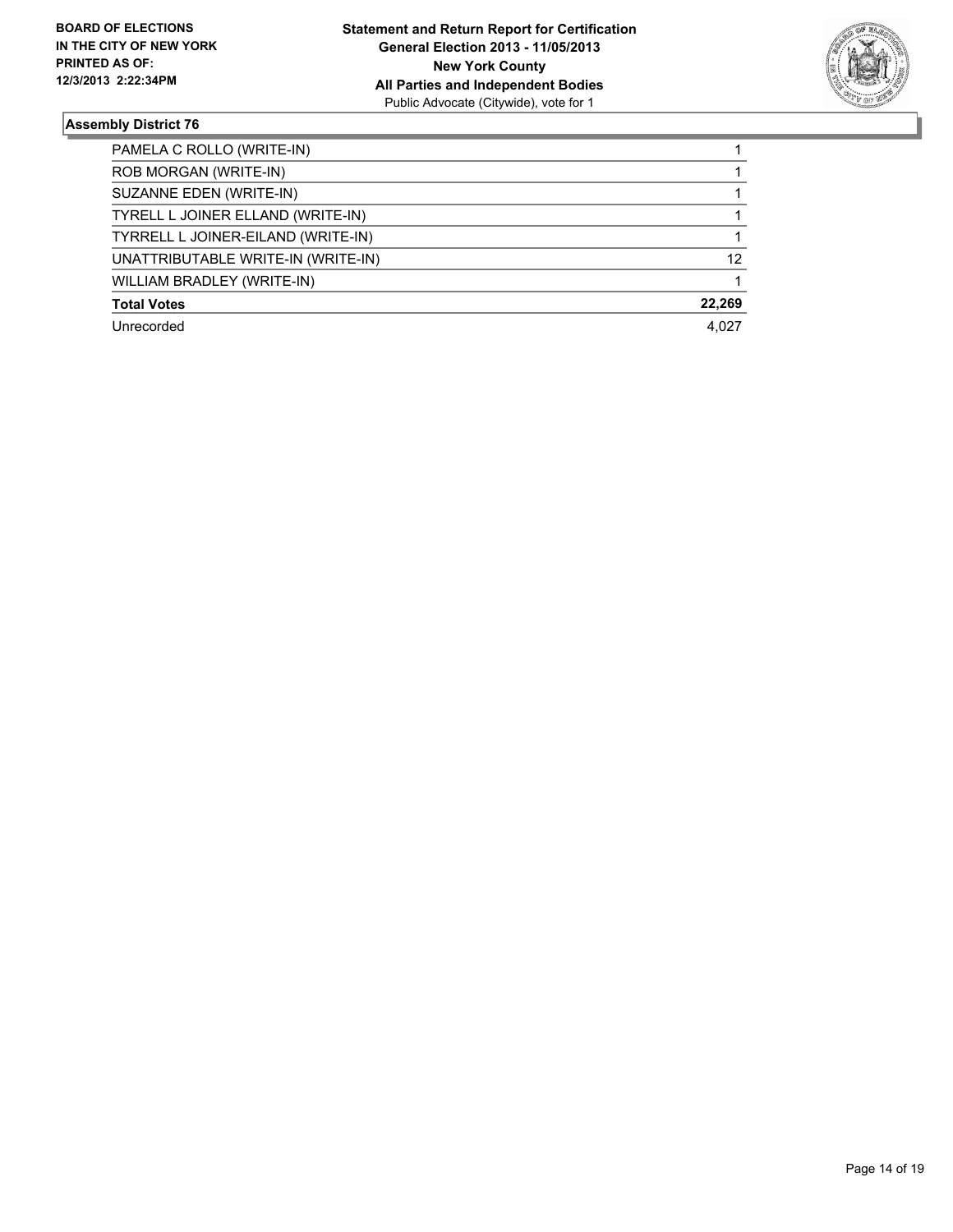

| PUBLIC COUNTER                                           | 263,833      |
|----------------------------------------------------------|--------------|
| <b>EMERGENCY</b>                                         | 495          |
| ABSENTEE/MILITARY                                        | 7,993        |
| <b>FEDERAL</b>                                           | 0            |
| SPECIAL PRESIDENTIAL                                     | 0            |
| AFFIDAVIT                                                | 3,153        |
| <b>Total Ballots</b>                                     | 275,474      |
| Less - Inapplicable Federal/Special Presidential Ballots | 0            |
| <b>Total Applicable Ballots</b>                          | 275,474      |
| LETITIA JAMES (DEMOCRATIC)                               | 190,034      |
| ROBERT MARESCA (CONSERVATIVE)                            | 24,391       |
| LETITIA JAMES (WORKING FAMILIES)                         | 15,227       |
| JAMES LANE (GREEN)                                       | 6,072        |
| ALEX MERCED (LIBERTARIAN)                                | 4,024        |
| DEBORAH O. LIATOS (SOCIALIST WORKER)                     | 1,283        |
| MOLLENA G. FABRICANT (STUDENTS FIRST)                    | 652          |
| <b>IRENE ESTRADA (WAR VETERANS)</b>                      | 832          |
| MICHAEL K. LLOYD (FREEDOM)                               | 431          |
| ALAN KEYES (WRITE-IN)                                    | 1            |
| ALBERT LEWITINN (WRITE-IN)                               | 1            |
| ALEX KO ROSS (WRITE-IN)                                  | 1            |
| ALEX PELLEGRINO (WRITE-IN)                               | 1            |
| ALEX ZABLOCKI (WRITE-IN)                                 | 1            |
| ALEXANDER VON DE (WRITE-IN)                              | 1            |
| ALEXANDRA PEMERA RTZ (WRITE-IN)                          | 1            |
| ALONZO LOVZ (WRITE-IN)                                   | 1            |
| AMTRA BAREKIS (WRITE-IN)                                 | 1            |
| ANDREW FRISHIE (WRITE-IN)                                | 1            |
| ANDREW JUNER (WRITE-IN)                                  | 1            |
| ANDREW M. KLUGER (WRITE-IN)                              | 1            |
| ANDY MANOFF (WRITE-IN)                                   | $\mathbf{1}$ |
| ASHLEY ABERG (WRITE-IN)                                  | 1            |
| ASHOC CHANDRA (WRITE-IN)                                 | 1            |
| ASSATA SHAKUR (WRITE-IN)                                 | 1            |
| BARBARA RAAB (WRITE-IN)                                  | 1            |
| BENJAMIN CREED (WRITE-IN)                                | 1            |
| BERNARD R. BLOCK (WRITE-IN)                              | 1            |
| BETHANY JENKINS (WRITE-IN)                               | 2            |
| BOB CENEDELLER (WRITE-IN)                                | 1            |
| BOB LEONARD (WRITE-IN)                                   | 1            |
| <b>BROOKES ROGERS (WRITE-IN)</b>                         | 1            |
| CARLA Y BROWN (WRITE-IN)                                 | 1            |
| CAROLINA LEON SAAVEVRA (WRITE-IN)                        | 1            |
| CAROLYN CONORSOY (WRITE-IN)                              | 1            |
| CATHY CARRERO (WRITE-IN)                                 | 1            |
| CATHY GUERIRO (WRITE-IN)                                 | 1            |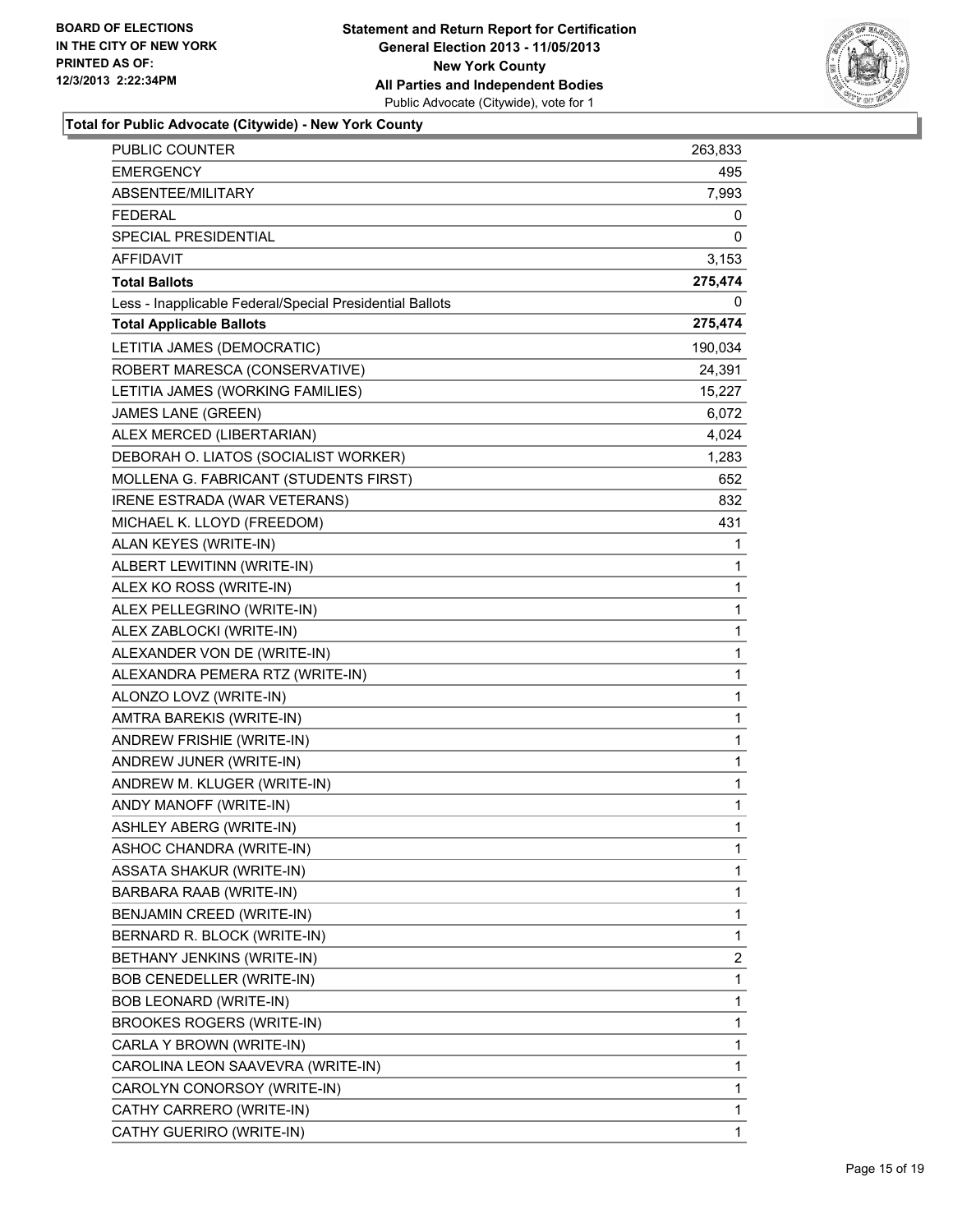

| CATHY GUERRIRO (WRITE-IN)         | 1              |
|-----------------------------------|----------------|
| CHAD HOPKEVTZ (WRITE-IN)          | 1              |
| CHRISTINE QUINN (WRITE-IN)        | 4              |
| CONTESSA NYREE (WRITE-IN)         | 1              |
| D PETRILLO (WRITE-IN)             | 1              |
| DAN SOLONA (WRITE-IN)             | 1              |
| DANIEL JQAFFRON (WRITE-IN)        | 1              |
| DANIEL MCCARTHY (WRITE-IN)        | 1              |
| DANIEL SQUADRON (WRITE-IN)        | 273            |
| DANIEL SQUARDON (WRITE-IN)        | 1              |
| DANIEL SQUARON (WRITE-IN)         | 1              |
| DANILE SQAUDRON (WRITE-IN)        | 1              |
| DAVID PATTERSON (WRITE-IN)        | 1              |
| DAVID ROGERS (WRITE-IN)           | 1              |
| DAVID SQUADON (WRITE-IN)          | 1              |
| DAVID SQUADRON (WRITE-IN)         | 3              |
| DAVID SQUNDON (WRITE-IN)          | 1              |
| DAVID YASSKY (WRITE-IN)           | 1              |
| DONNA LICBERAIN (WRITE-IN)        | 1              |
| DOUG KOHN (WRITE-IN)              | 1              |
| DOUG TATLET (WRITE-IN)            | 1              |
| EDWARD WIPPER (WRITE-IN)          | 1              |
| ELANA BOZN (WRITE-IN)             | 1              |
| ELIOT SPITZER (WRITE-IN)          | 1              |
| ELIZABETH WARREN (WRITE-IN)       | 1              |
| ELLEN JAFFE (WRITE-IN)            | 1              |
| EMILY B. HAVER (WRITE-IN)         | 1              |
| ERIC D. COSTELLO (WRITE-IN)       | 1              |
| ERIC ECHENNER (WRITE-IN)          | 1              |
| ERIC GIOIA (WRITE-IN)             | 1              |
| ERIKA LAPEN (WRITE-IN)            | 1              |
| ERIKA NADDELL (WRITE-IN)          | 1              |
| FELIX FUSCO (WRITE-IN)            | 1              |
| <b>GEORGE MCDONALD (WRITE-IN)</b> | 1              |
| GERSON BORRERO (WRITE-IN)         | 1              |
| HILLARY CLINTON (WRITE-IN)        | 2              |
| HOWARD KRULEWITZ (WRITE-IN)       | 1              |
| HOWARD SKEN (WRITE-IN)            | 1              |
| INVY ASHA (WRITE-IN)              | 1              |
| IRA KRULIK (WRITE-IN)             | 1              |
| JACOB DOCTOROFF (WRITE-IN)        | 1              |
| JACOB T. LOVE (WRITE-IN)          | 1              |
| JACOB TILOVE (WRITE-IN)           | 1              |
| JAMES KAPSALIS (WRITE-IN)         | 1              |
| JAMES SQUADRON (WRITE-IN)         | 2              |
| JANE SOLOMON (WRITE-IN)           | $\overline{2}$ |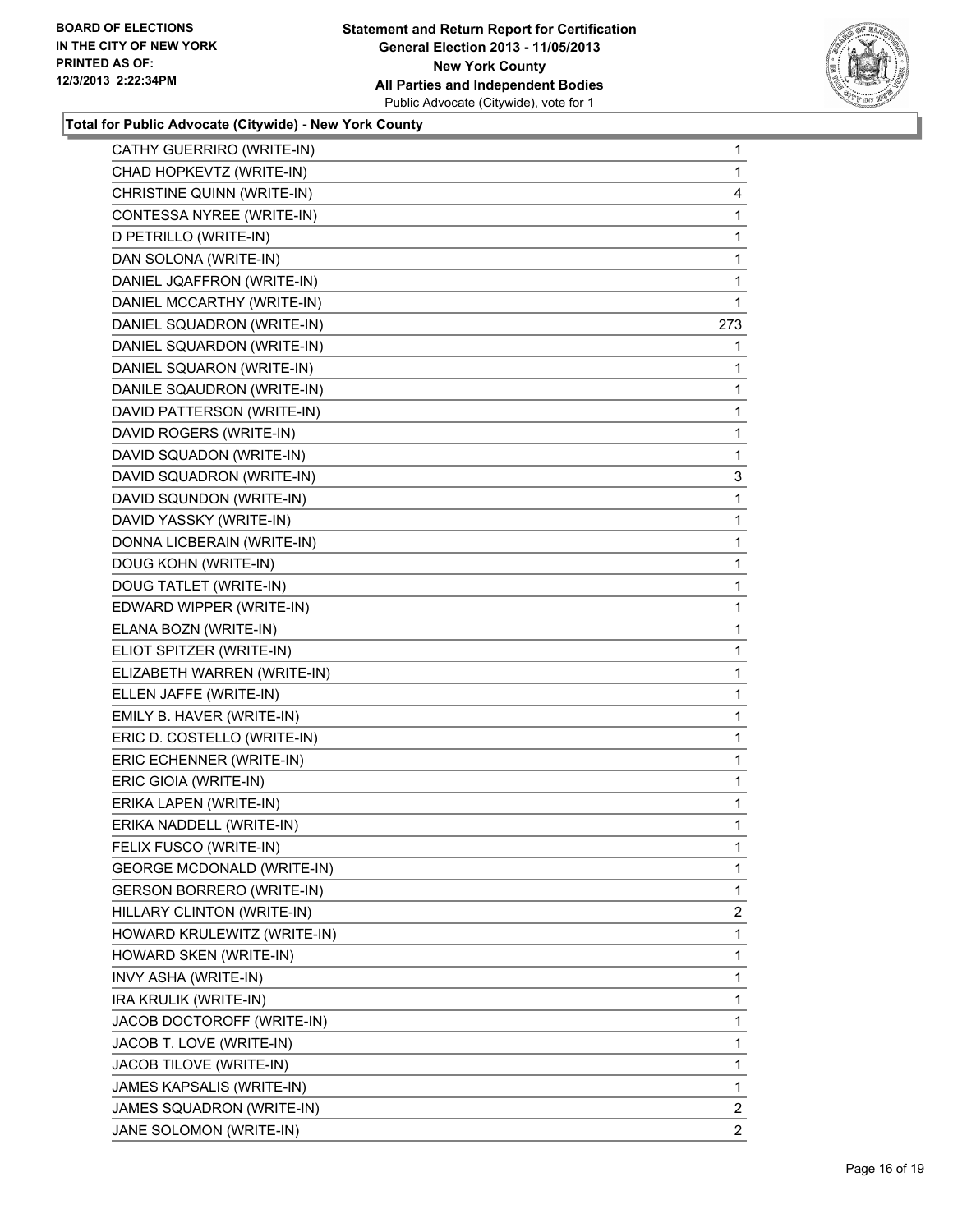

| <b>JESSICA LAPPIN (WRITE-IN)</b> | 1              |
|----------------------------------|----------------|
| JIMMY DE LEON (WRITE-IN)         | 1              |
| JOE LHOTA (WRITE-IN)             | 1              |
| JOHN CATSIMATIDIS (WRITE-IN)     | 1              |
| JOHN E MOORE (WRITE-IN)          | 1              |
| JOHN EILAND (WRITE-IN)           | 1              |
| JOHN LIU (WRITE-IN)              | 1              |
| JOHN SHROPSHIRE (WRITE-IN)       | 1              |
| JOHN SMITH (WRITE-IN)            | 2              |
| JOHN TEST (WRITE-IN)             | 3              |
| JON SNOW (WRITE-IN)              | 1              |
| <b>JOSE VERA (WRITE-IN)</b>      | 1              |
| JOSH KAUFMAN (WRITE-IN)          | 1              |
| JOSHUA SIDEROWITZ (WRITE-IN)     | 1              |
| JOYNER ELAND (WRITE-IN)          | 1              |
| KAREN GARGAMELLI (WRITE-IN)      | 1              |
| KELLY NIMMD GUGNTHGR (WRITE-IN)  | 1              |
| KEN MOLTNER (WRITE-IN)           | 1              |
| LARRY JACOBS (WRITE-IN)          | 1              |
| LEOPOLD PIERSON (WRITE-IN)       | 2              |
| LEWIS BLACK (WRITE-IN)           | 1              |
| LUIS TEJADA (WRITE-IN)           | 4              |
| MARGRETTE CHAN (WRITE-IN)        | $\overline{2}$ |
| MARK GREEN (WRITE-IN)            | 1              |
| MARK LEVINE (WRITE-IN)           | $\overline{2}$ |
| MARLOS E SOLER (WRITE-IN)        | 1              |
| MARTIN DELA ROSA (WRITE-IN)      | 1              |
| MARY ARETS CHIN (WRITE-IN)       | 1              |
| MATT HOWARD (WRITE-IN)           | 1              |
| MATT MORAN (WRITE-IN)            | 1              |
| MEGAN MURPHY (WRITE-IN)          | 1              |
| <b>MERYL GORDON (WRITE-IN)</b>   | $\overline{2}$ |
| MICHAEL A. HALEM (WRITE-IN)      | 1              |
| MICHAEL BLOOMBERG (WRITE-IN)     | 6              |
| MICHAEL FANDAL (WRITE-IN)        | 1              |
| MICHAEL HALPERT (WRITE-IN)       | 1              |
| MICHAEL HURLE (WRITE-IN)         | 1              |
| MICHAEL LEWYN (WRITE-IN)         | 1              |
| MICHAEL MCNEIL (WRITE-IN)        | 1              |
| MICHAEL ZUMBLASKAS (WRITE-IN)    | $\overline{2}$ |
| MIKE BLOOMBERG (WRITE-IN)        | 1              |
| MILAN KELLNER (WRITE-IN)         | 1              |
| MITCHELL TENZER (WRITE-IN)       | 1              |
| MUMIA ABU JAMAL (WRITE-IN)       | 1              |
| NATHANIEL BOTUME (WRITE-IN)      | $\overline{2}$ |
| NEER ASHERIE (WRITE-IN)          | 1              |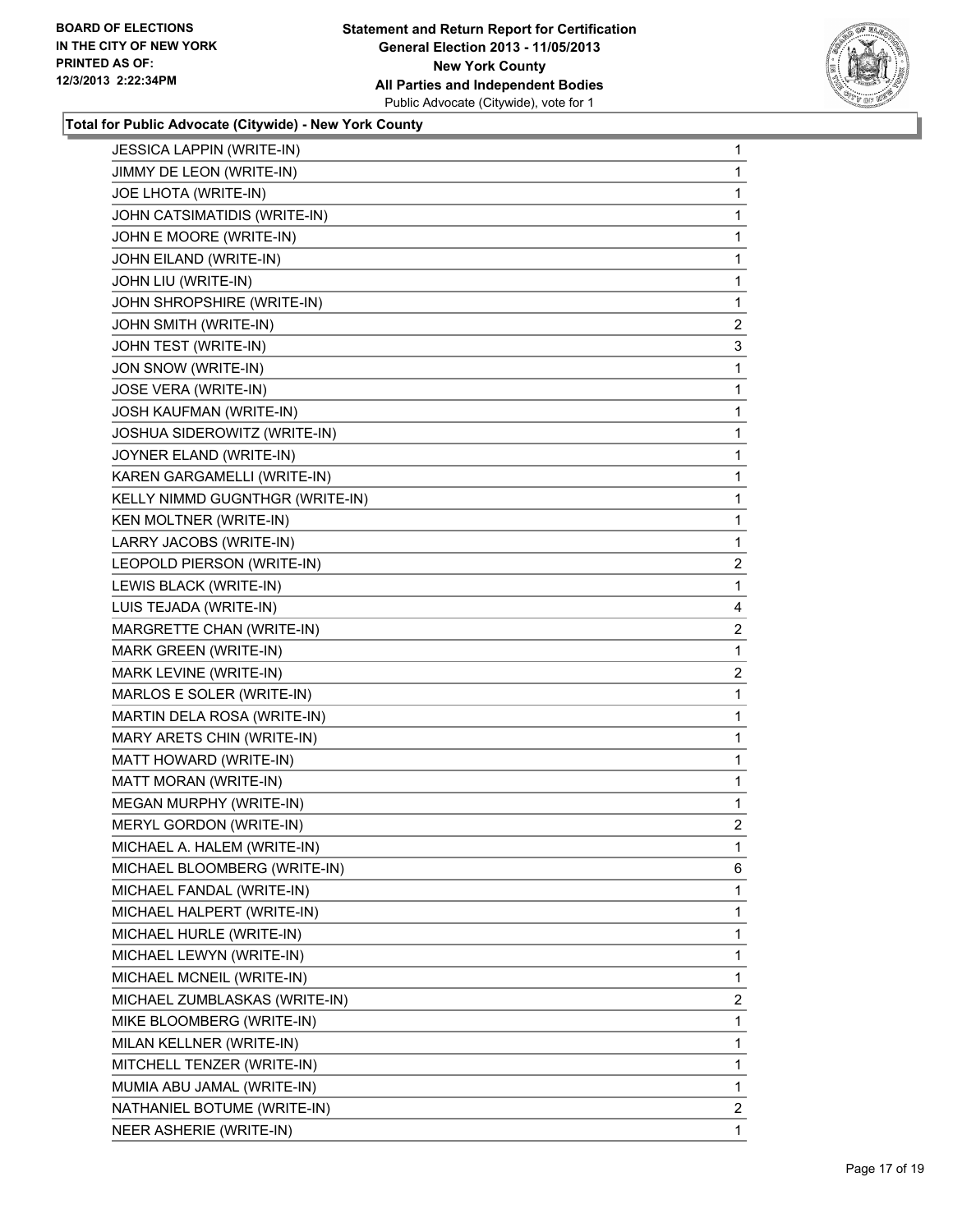

| NORMAN SIEGEL (WRITE-IN)               | 3            |
|----------------------------------------|--------------|
| PAMELA C ROLLO (WRITE-IN)              | 1            |
| PETER HUDSON (WRITE-IN)                | 1            |
| PHILI SHCAP (WRITE-IN)                 | 1            |
| PHILIP KARMYK (WRITE-IN)               | 1            |
| RAMSEY CLARK (WRITE-IN)                | 1            |
| RESHMA SAUJANI (WRITE-IN)              | 4            |
| REX RYAN (WRITE-IN)                    | $\mathbf{2}$ |
| ROB MORGAN (WRITE-IN)                  | 1            |
| ROB TARELL (WRITE-IN)                  | 1            |
| ROBERT BRILL (WRITE-IN)                | 1            |
| ROBERT SELLERS (WRITE-IN)              | 1            |
| RON R. MILLER (WRITE-IN)               | 1            |
| ROSANO SCOTTO (WRITE-IN)               | 1            |
| SAL FRAGNISSI (WRITE-IN)               | 1            |
| SAL GOVERNARA (WRITE-IN)               | 1            |
| SAM ROSEN (WRITE-IN)                   | 1            |
| SAMUEL WIENER (WRITE-IN)               | 1            |
| SCHWADRON (WRITE-IN)                   | 1            |
| SEYMOUR HEADLEY (WRITE-IN)             | 1            |
| SHELEY FISSE (WRITE-IN)                | 1            |
| STEVE BERTIN (WRITE-IN)                | 1            |
| SUZANNE EDEN (WRITE-IN)                | 1            |
| THADDEUS JERIMIAH MACKWORTH (WRITE-IN) | 1            |
| TISH JAMES (WRITE-IN)                  | 1            |
| TOM PITT (WRITE-IN)                    | 2            |
| TREVER RISTOW (WRITE-IN)               | 1            |
| TURRELL JOINER-ELAND (WRITE-IN)        | 1            |
| TYERLL L. JAINER-BLAND (WRITE-IN)      | 1            |
| TYRA GOIGFILAND (WRITE-IN)             | 1            |
| TYRELL L JOINER ELLAND (WRITE-IN)      | 1            |
| TYRELL L JOINER-EILAND (WRITE-IN)      | 1            |
| TYRELL L. JOINER-EILAND (WRITE-IN)     | 2            |
| TYRELL SOHEN-EITAND (WRITE-IN)         | 1            |
| TYRRELL L JOINER-EILAND (WRITE-IN)     | 1            |
| TYRRELL L. JOIGER-ELLAND (WRITE-IN)    | 1            |
| TYRRELL L. LOINER EILAND (WRITE-IN)    | 1            |
| UNATTRIBUTABLE WRITE-IN (WRITE-IN)     | 119          |
| WARREN WILHELM (WRITE-IN)              | 1            |
| WILLIAM BRADLEY (WRITE-IN)             | 1            |
| WILLIAM PURDY (WRITE-IN)               | 1.           |
| <b>Total Votes</b>                     | 243,531      |
| Unrecorded                             | 31,943       |